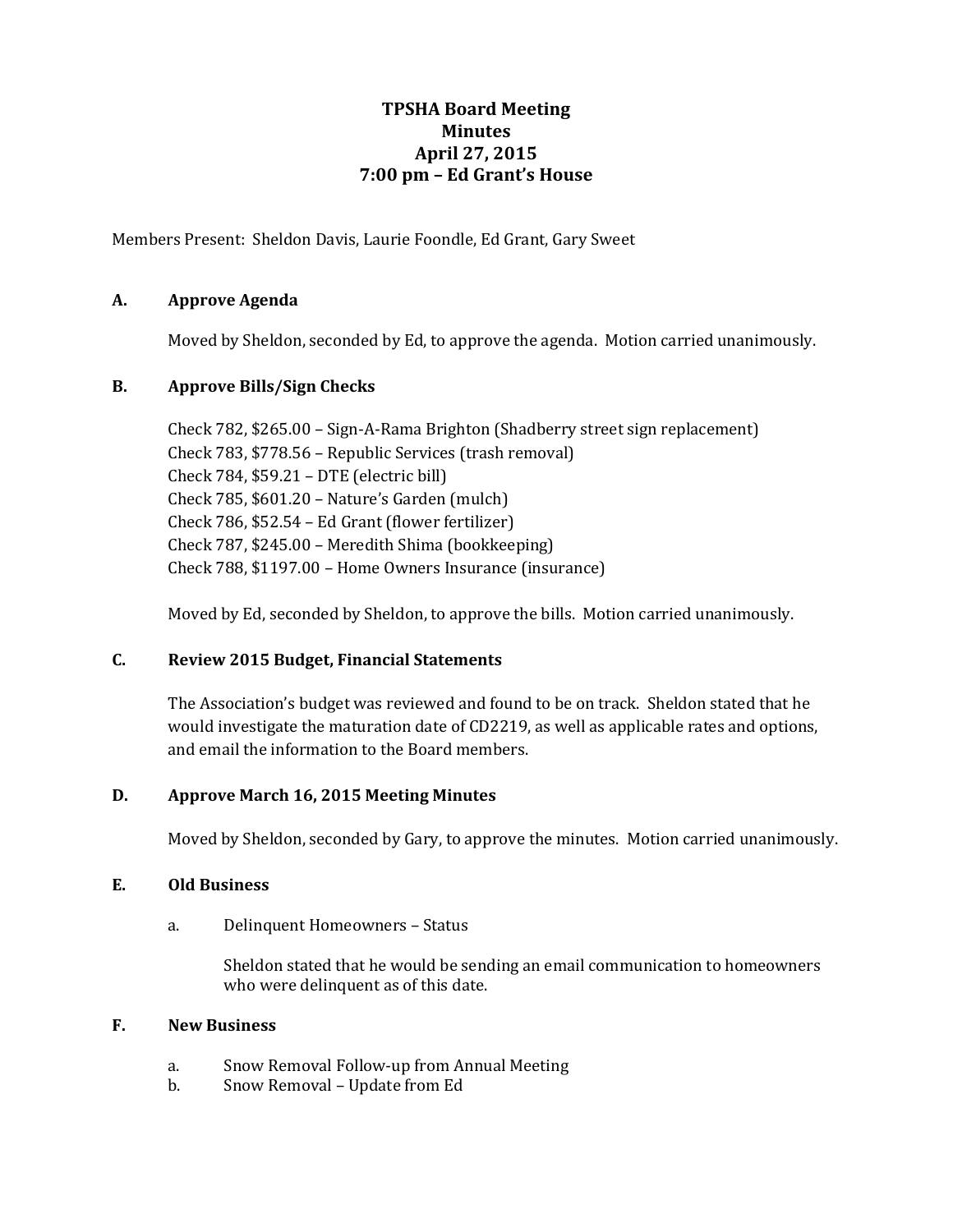The Board agreed that there were two options to consider in deciding how to handle further snow removal: Status Quo and Road Plowing Only (with owners perhaps paying a reduced dues amount for the last payment of the year).

Ed questioned the possibility of consulting an attorney regarding the association's liability if an accident occurred on an uncleared road/driveway. Following discussion, it was agreed that Laurie would contact homeowner Mike Garris to see if he would be available to attend a future board meeting to discuss this issue.

The Board agreed to first meet with an attorney to discuss the liability issue prior to deciding on a neighborhood survey about the two snow removal options.

c. Budget 2015

Gary suggested that once a decision was made on the snow removal options, a new budget line item be created for the remaining \$8,026.00 in the snow removal fund, entitled Snow Removal Surplus.

d. Waste Management Review

No issues to discuss; however, positive feedback about the weekly yard waste pickup service was received.

e. TPSHA Correspondence – Homeowner-related Issues

Gary noted that the Vredevelds on Burr Stone Court had submitted plans for construction of a screened-in porch on the north side of their home. Board members, following review, found no issues with the proposal.

Moved by Sheldon, seconded by Ed, to approve the screened-in porch proposed by the Vredevelds.

f. 2015 Spring Clean Up (May 2) Discussion

Ed noted that everything was ready for the annual clean up. He said a sign was posted at the mailboxes and mulch would be delivered to both entrances.

### **G. Open Floor**

Flower Budget – Ed asked if funds could be allocated again this year for flowers to be planted at the entrances. He also noted that he and Royer Held had discovered a petunia to plant, which Royer had been growing from seed throughout the winter.

Moved by Gary, seconded by Sheldon, to designate a flower budget of \$400.00 and that the funds be taken from donations made by homeowners in lieu of working at spring clean-up day.

Mowing on East Side of Entrance Along Textile Road - Ed expressed concern that this area of grass was being cut too short, noting that it had been left longer the previous year. The Board agreed that the grass height should be 3.5 to 4 inches.